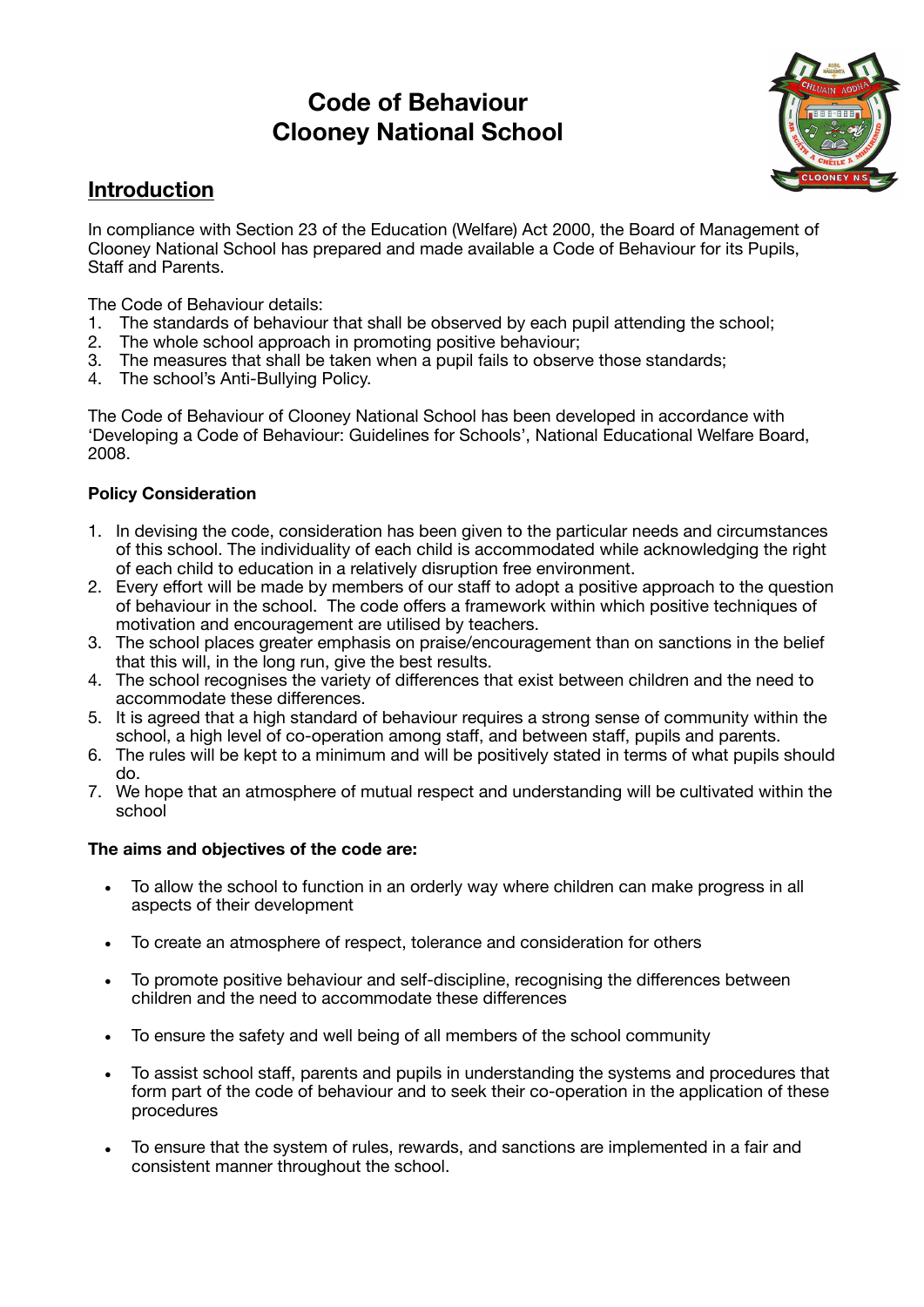## **Whole School Approach**

The Board of Management recognises the importance of creating consistent values, policies, practices and relationships that support the Code of Behaviour. Such an environment may only be formed by involving the entire school community and in this respect the Board acknowledges the importance of the roles played by, the principal, teachers, ancillary staff and parents in the operation of the Code.

## **Standards of Behaviour**

To maintain an environment where positive behaviour is the norm, appropriate standards of behaviour can be expected.

#### *General Behaviour*

*Each pupil is expected to:* 

- Be well behaved and to show respect and consideration for other children and adults.
- Conduct themselves in a manner which ensures their own safety and that of their peers and school personnel.
- Show respect for the property of the school, other children and their own belongings.
- Work to the best of his/her ability
- Listen and Follow the direction of his/her teacher

#### *Playground Behaviour*

*Each pupil is expected to:* 

- Play safely avoiding any games or play that are rough or dangerous
- Follow the directions of the teacher on yard duty
- Remain on school grounds at all times
- Obtain permission before re-entering the school building during break periods
- Respect the teacher, SNAs and fellow pupils
- Avoid swearing, fighting or name calling.

#### **Your fellow students expect that you will:**

- Not bully them
- Show acceptance and respect their differing personalities
- Never insult or belittle them because of differences.
- Respect their property
- Be kind, polite and willing to help when required.
- Listen to them and acknowledge them
- Share equipment and resources with them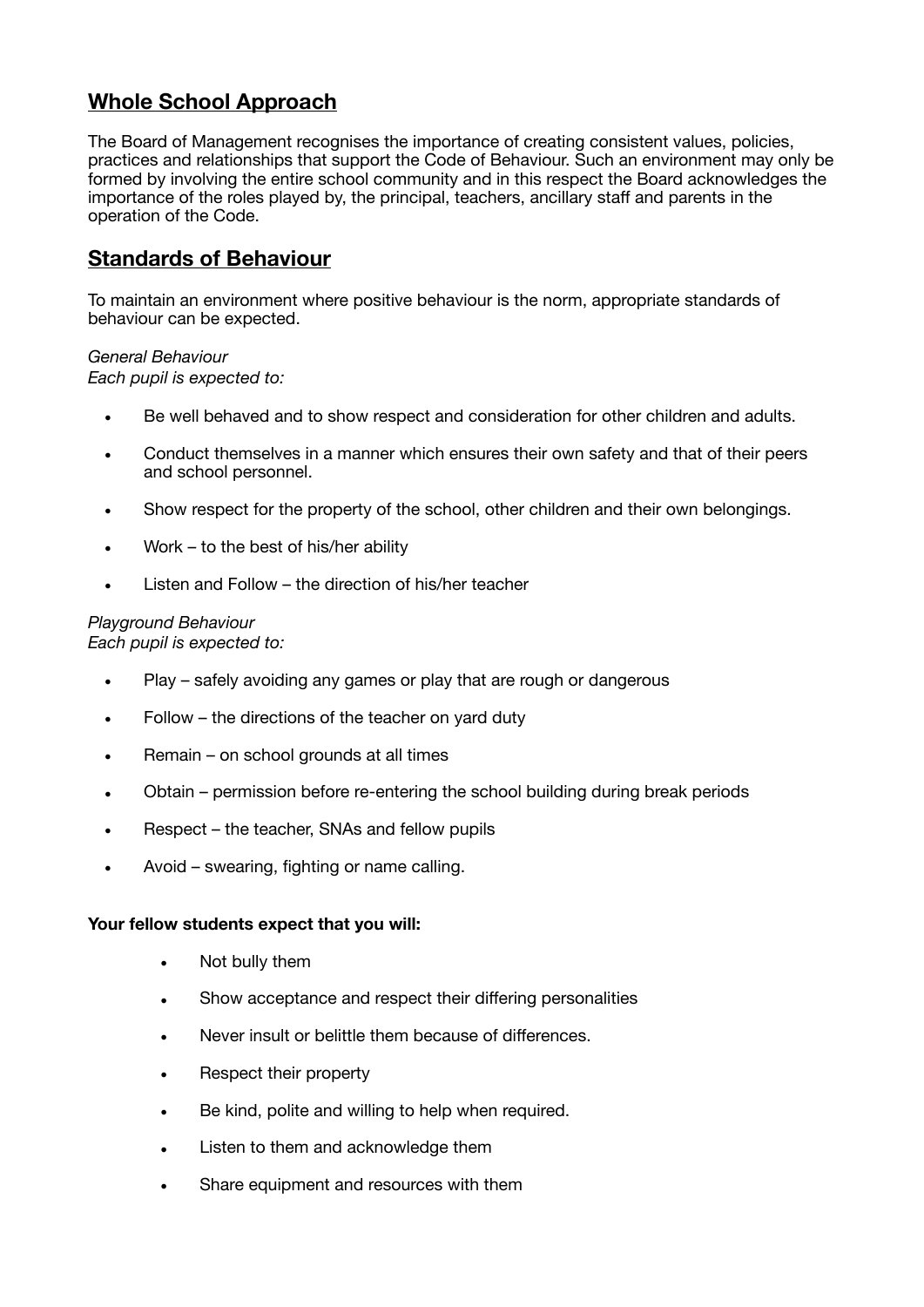- Allow them to be part of the group
- Speak to them with courtesy and respect

#### **Staff**

The Code of Professional Conduct for Teachers, which is available at www.teachingcouncil.ie, outlines the standards of professional conduct expected of members of the teaching staff of Clooney National School.

It is the Principal's responsibility to ensure the school's Code of Behaviour is administered in a manner that is consistent and fair to all pupils. However each staff member has responsibility for the maintenance of discipline in common areas of the school. Teaching staff are specifically responsible for the management of behaviour within their own class.

#### **Parents/Guardians**

Parents/guardians play a crucial role in shaping attitudes in their children which produce positive Behaviour in school. Parents/guardians can assist the school by encouraging their children to abide by the school rules, encouraging punctuality, regular attendance and by ensuring that homework is given due time and completed to the best of the individual pupil's ability. Should a parent/guardian be concerned about any aspect of their child's behaviour they are welcome to make an appointment with the relevant class teacher to discuss their concerns. In cases of an identified pattern of misbehaviour, parents will be invited to participate in the intervention process.

#### **Parents**

*Parents can expect to:* 

- Be treated with respect;
- Have a safe and welcoming environment for their child;
- Obtain recognition for individual differences among pupils having due regard for the resources that are available;
- Have fair and consistent procedures applied to the school's dealings with pupils;
- Receive progress reports in accordance with agreed school policy (P.T. meetings annually and end of year reports)

*Parents are expected to:* 

- Engage and interact with staff members and other members of the school community in a courteous and respectful manner
- Ensure their children comply with the school's Code of Behaviour and all other school policies and procedures as detailed by the Board of Management
- Report immediately to the office or a teacher if calling to the school during the day for any reason;
- Ensure they do not reprimand any pupil in the school grounds:
- Provide a note for all absenteeism;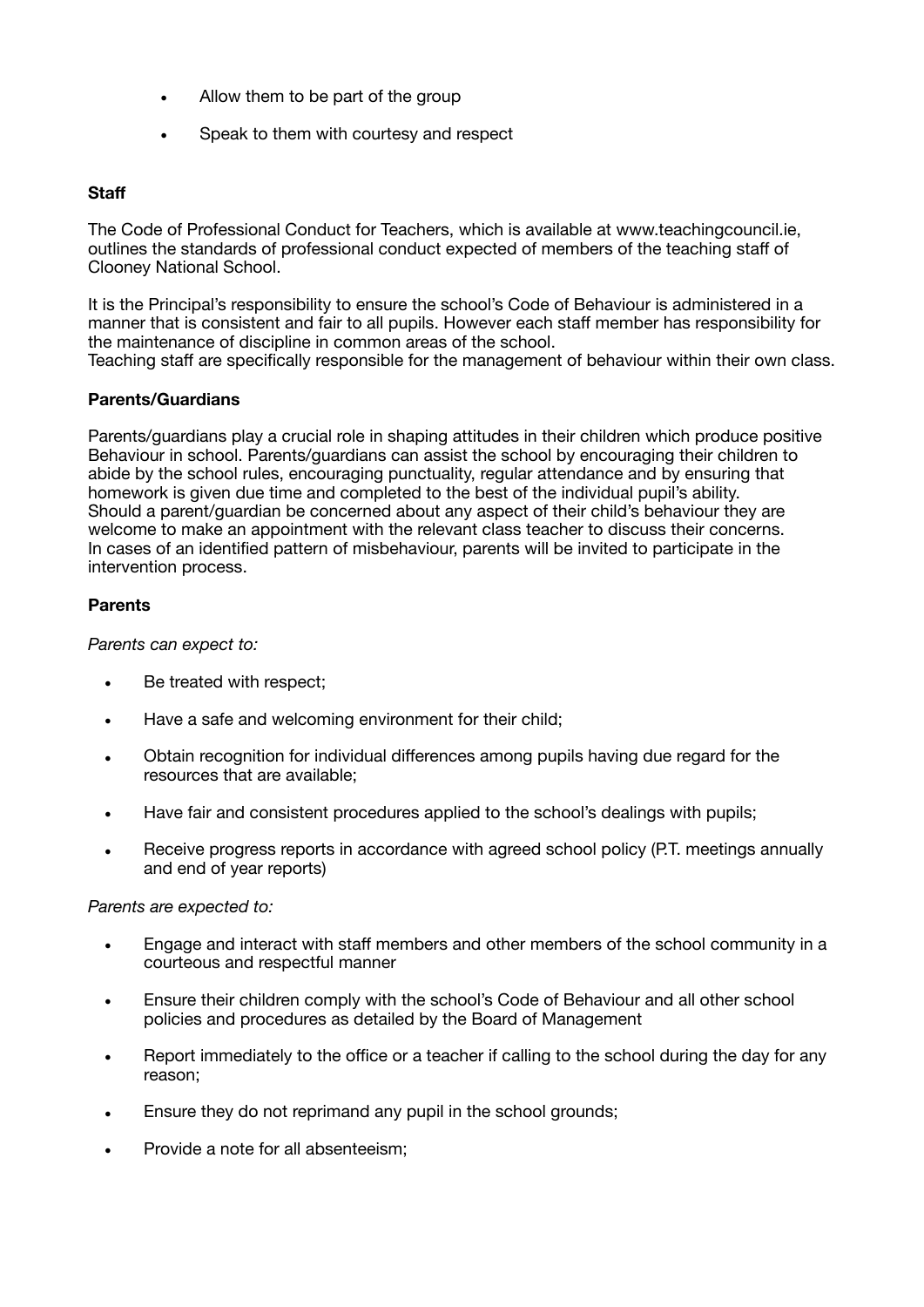• Help their children to learn and practice good behaviour and to have a positive attitude towards themselves, other people and towards the school;

## **Promoting Positive Behaviour**

As a general rule the school will endeavour to create an environment where positive behaviour is reinforced through praise and reward. School staff will use encouraging language and gestures, both in class and around the school, so that positive behaviour is instantly recognised and positively rewarded.

Special attention will be paid to pupils who have previously been associated with poor behaviour so that not only good behaviour but also effort to improve and improvement in behaviour is acknowledged.

#### **System for acknowledging good behaviour, progress and effort**

Good behaviour is praised in a number of ways at the teachers' discretion.

*For Individuals, good behaviour may be acknowledged as follows:* 

- 1. A quiet word or gesture to show approval;<br>2. A word of praise in front of group/class
- 2. A word of praise in front of group/class<br>3. A mention to the principal:
- 3. A mention to the principal;<br>4. A mention to parents(verba
- 4. A mention to parents(verbal or written);

*Group/Class, a group/class treat such as:* 

- 5. Reduction in homework
- 6. DVD
- 7. Time given to preferred activity
- 8. Extra playtime<br>9. For groups wit
- For groups within a class a system of merit marks
- 10. A mention to the principal

#### **Inappropriate Behaviour**

In order to establish a common understanding and consistent response, the following steps will be taken when a child behaves inappropriately. These steps are followed appropriate to development. The list is by no means exhaustive. Teachers may put in place alternative measures bearing in mind the circumstances involved. The aim of any sanction is to prevent the behaviour occurring again and if necessary to help the pupil devise strategies for this.

- 1.Reasoning with pupil
- 2.Verbal reprimand including advice on how to improve
- 3.Temporary separation from peers within class and/or temporary removal to another class 4.Prescribing extra work
- 5.Loss of privileges Including attendance at school sporting events
- 6.Detention during break
- 7.Communication with parents
- 8.Referral to Principal
- 9.Principal communicating with parents

Teachers may vary the order of steps 3 to 8 as they see fit. Usually sanctions will relate as closely as possible to the behaviour.

In serious situations, the school may sanction exclusion (Suspension or Expulsion) from school (in accordance with Rule 130 of the Rules for National Schools as amended by circular and Education Welfare Act 2000).